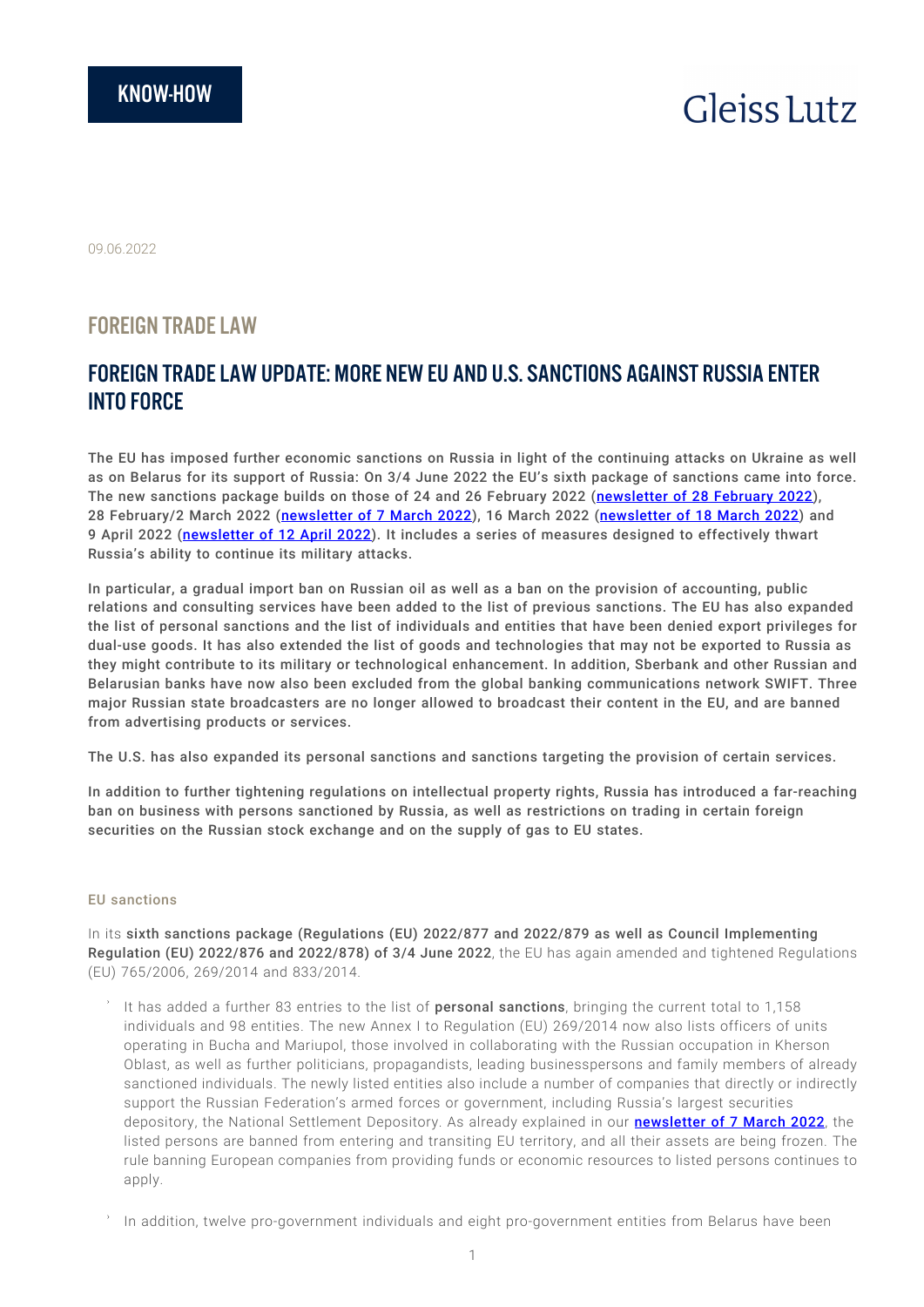- added to the list of natural and legal persons, entities and bodies subject to restrictive measures contained in Annex I to Regulation (EC) 765/2006.
- The EU has expanded the list of persons and entities subject to export restrictions on **dual-use** goods and technologies to include further Russian and Belarusian entities.
- The focus of the sanctions is once again the amendment of Regulation (EU) 833/2014, adding further financial and trade-related sanctions:
	- Article 3m of Regulation (EU) 833/2014 now prohibits the direct or indirect purchase, import or transfer of crude oil or petroleum products as listed in Annex XXV if they originate in or are exported from Russia. It is now also prohibited to provide, directly or indirectly, technical assistance, brokering services, financing or financial assistance, or any other services related to the ban. However, there are a number of exemptions to these prohibitions. For example, they do not apply until 5 December 2022 or 5 February 2023 to one-off transactions for near-term delivery or the execution of contracts concluded before 4 June 2022. These periods may be extended in Croatia and Bulgaria under certain circumstances (but the goods imported under such exemptions may not then be sold on to buyers located in another Member State or in a third country). In addition, the prohibitions do not apply to the purchase, import or transfer of seaborne crude oil and of petroleum products listed in Annex XXV where those goods originate in a third country and are only transiting through Russia, provided that the owner of those goods is non-Russian. Furthermore, the prohibition does not apply to crude oil falling under CN 2709 00 which is delivered by pipeline from Russia into Member States. However, the transfer or sale to other Member States (except for average volumes to Czechia until 5 December 2023) or third countries is prohibited.
	- Under the newly introduced Article 3n of Regulation (EU) 833/2014, it is **prohibited to** provide, directly or indirectly, technical assistance, brokering services or financing or financial assistance, related to the transport, including through ship-to-ship transfers, of such goods to third countries. This ban does not apply until 5 December 2022 to the execution of existing contracts concluded before 4 June 2022. Nor does it apply where such goods originate in a third country and are only transiting through Russia, provided that the owner of those goods is non-Russian.
	- The new paragraph 2a of Article 5aa of Regulation (EU) 833/2014 (see our **[newsletter of](https://www.gleisslutz.com/en/sanctions_EU_and_USA_against_Russia_enter_into_force.html)** [18 March 2022](https://www.gleisslutz.com/en/sanctions_EU_and_USA_against_Russia_enter_into_force.html)) makes it clear that the exemption from the ban on transactions for contracts concluded before 16 March 2022 also includes the receipt of payments due under these contracts. Further exemptions have been introduced for transactions required for the wind-down of joint ventures or related to the provision of electronic communication services, data centre services or call centre services.
	- According to the new Article 5n of Regulation (EU) 833/2014, it is now also prohibited to directly or indirectly provide auditing services, including statutory audit, bookkeeping and tax consulting services, or business and management consulting or public relations services to the Russian government or to entities or bodies established in Russia. However, exemptions apply in particular to the provision of services for the termination by 5 July 2022 of contracts concluded before 4 June 2022 (wind-down period) and of services intended for the exclusive use of legal persons, entities or bodies established in Russia that are owned by, or solely or jointly controlled by, a legal person, entity or body which is incorporated or constituted under the law of a Member State.
	- The bans on imports into the EU pursuant to Article 3i of Regulation (EU) 833/2014 (see our last [newsletter of 18 March 2022](https://www.gleisslutz.com/en/sanctions_EU_and_USA_against_Russia_enter_into_force.html)) have also been extended to further products. The new Annex XXI to Regulation (EU) 833/2014 includes additional foodstuffs and semi-luxury goods, cement, potassium chloride, fertilisers, further wood products, etc.
	- The export ban in Article 2a in conjunction with Annex VII of Regulation (EU) 833/2014 has also been extended to goods and technologies which might contribute to the technological enhancement of the Russian defence and security sector. The additions include 80 chemicals that can be used to produce chemical weapons.
- The EU has suspended the broadcasting activities of three further Russian state-owned media outlets in the EU: Rossiya RTR/RTR Planeta, Rossiya 24 / Russia 24 and TV Centre International. The new Article 2f(3) of Regulation (EU) 833/2014 also **prohibits advertising** products or services in any content produced or broadcast by these media outlets.
- The EU has extended the existing ban on the provision of special payment services (SWIFT) to three more Russian credit institutions - Sberbank as the largest Russian bank, the Credit Bank of Moscow and the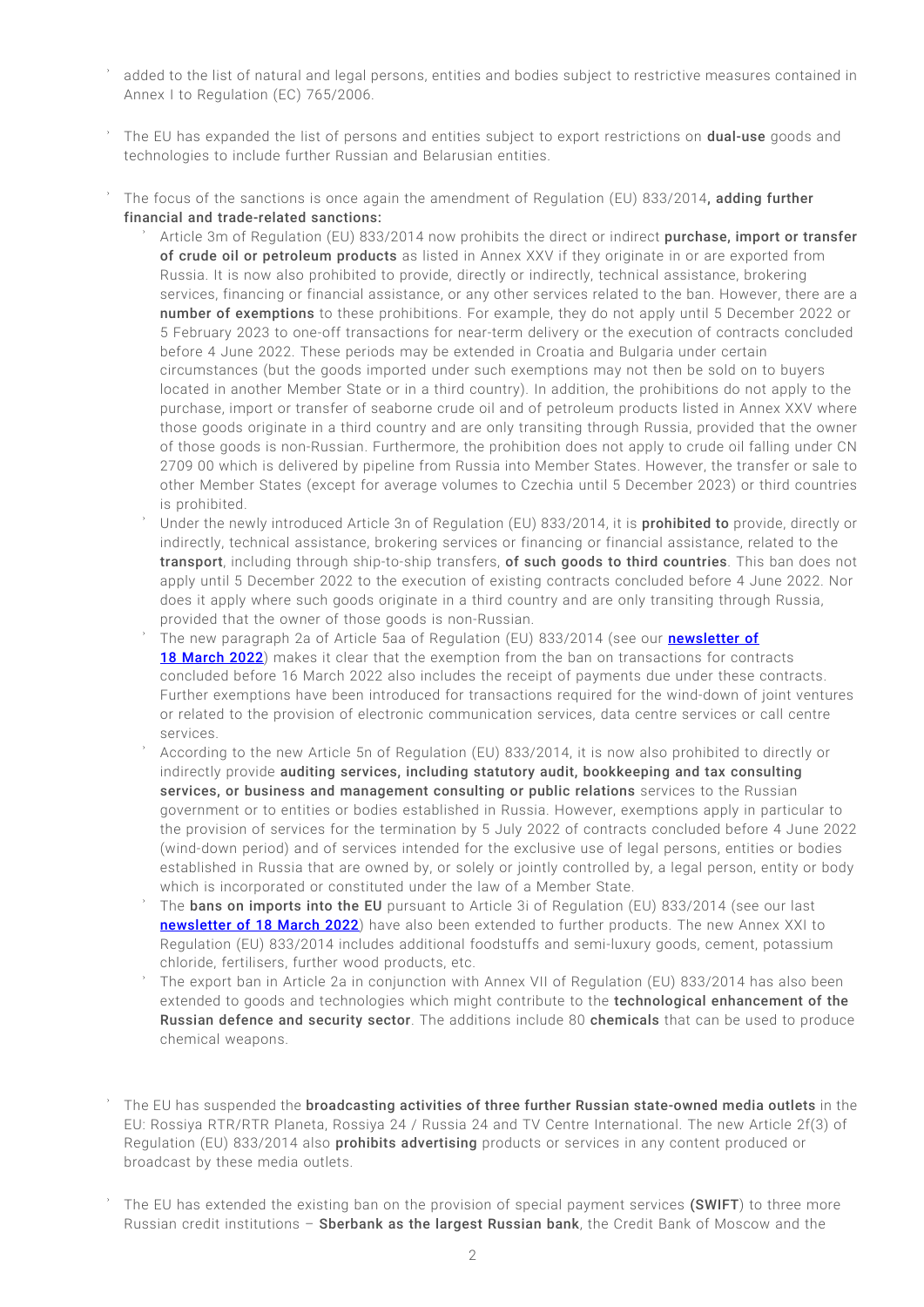Russian Agricultural Bank. The Belarusian Bank for Development and Reconstruction is also now excluded.

#### Suspension of import duties on Ukrainian exports to the EU

In the meantime, the EU has also adopted a regulation allowing for temporary trade liberalisation and other trade concessions with regard to certain Ukrainian products. This means that for one year no import duties will be due on Ukrainian exports to the European Union.

#### U.S. sanctions

Already on 8 March 2022, the U.S. imposed a ban on the import of Russian crude oil, petroleum, petroleum fuels, including their distillation products, liquefied natural gas, coal and coal products, which entered into force on 22 April 2022 (see **[newsletter of 18 March 2022](https://www.gleisslutz.com/en/sanctions_EU_and_USA_against_Russia_enter_into_force.html)**). The U.S. also already expanded the sanctions that had been imposed on Sberbank since 2014 in both February (see [newsletter of 18 March 2022](https://www.gleisslutz.com/en/sanctions_EU_and_USA_against_Russia_enter_into_force.html)) and April 2022 (see [newsletter of 12 April 2022](https://www.gleisslutz.com/en/new_EU_and_US_sanctions_against_Russia.html-0)).

Since our last foreign trade law update on the Ukraine sanctions (**[newsletter of 12 April 2022](https://www.gleisslutz.com/en/new_EU_and_US_sanctions_against_Russia.html-0)**), the U.S. has tightened and expanded its sanctions regime essentially as follows:

- On 8 May 2022, the U.S. extended its **personal sanctions list** (SDN list), adding individuals who the U.S Treasury Department believes are critical to Russia's ability to wage war. These include the board members of Gazprombank and Sberbank, as well as the Russian state-owned Moscow Industrial Bank and ten of its subsidiaries. A state-supported arms manufacturer (Limited Liability Company Promtekhnologiya) and three of Russia's state-owned television stations (Channel One Russia, NTV Broadcasting Company and Russia-1) have also been added to the list. On 2 June 2022, the U.S. once again extended the SDN list with the aim of degrading the key networks used to attempt to circumvent U.S. sanctions and anonymously make use of luxury assets around the globe. An airline, a yacht brokerage serving Russian oligarchs, and companies that have provided yachts to President Putin were among those listed. Certain yachts and aircraft were identified as (partly) owned by the listed persons. Other prominent Russian government officials were also added to the SDN list, as well as the custodian of President Putin's offshore wealth. As described in our **[newsletter of](https://www.gleisslutz.com/en/EU_and_US_sanctions_against_Russia_tightened_further.html)** [7 March 2022](https://www.gleisslutz.com/en/EU_and_US_sanctions_against_Russia_tightened_further.html), inclusion on the list entails the blocking of all assets of the listed persons that are located in the U.S. or controlled by a U.S. person as well as a transaction ban. The U.S. Department of Commerce also added another 71 companies based in Russia and Belarus to the Department of Commerce's Entity List, with the aim of cutting off their access to militarily significant goods and technology of U.S. origin.
- The U.S. also extended its sanctions to various consulting services. This is intended to block Russian persons from accessing services used to circumvent the sanctions. This means that as from 7 June 2022, U.S. companies will generally no longer be allowed to offer or carry out accounting, trust and corporate formation or management consulting services in Russia. Necessary clearing and settlement transactions will still be permitted until 7 July 2022. As things currently stand, U.S. auditors and credit rating agencies may continue to conduct their Russian business on the basis of a general licence until 20 August 2022. Assets located in the U.S. or controlled by U.S. persons and belonging to persons to be individually identified who operate or have operated in the auditing, trust and corporate formation, and management consulting sectors of the Russian economy will be blocked.
- The general exemption (General License 9A), which still permitted certain transactions involving Russian financial institutions (including VTB Public Joint Stock Company Sberbank of Russia, Alfa-Bank) as well as the Russian Central Bank, the National Property Fund of the Russian Federation and the Russian Ministry of Finance for a wind-down period, expired on 25 May 2022 or 1 June 2022, depending on the financial institution. However, notwithstanding the ban on transactions with the Russian Central Bank, the National Property Fund and the Russian Ministry of Finance, U.S. persons will still be entitled to pay taxes, fees or import duties and to acquire or obtain permits, licences, registrations or certifications in the course of their day-to-day business, in any case up to 30 September 2022 (General License 13A).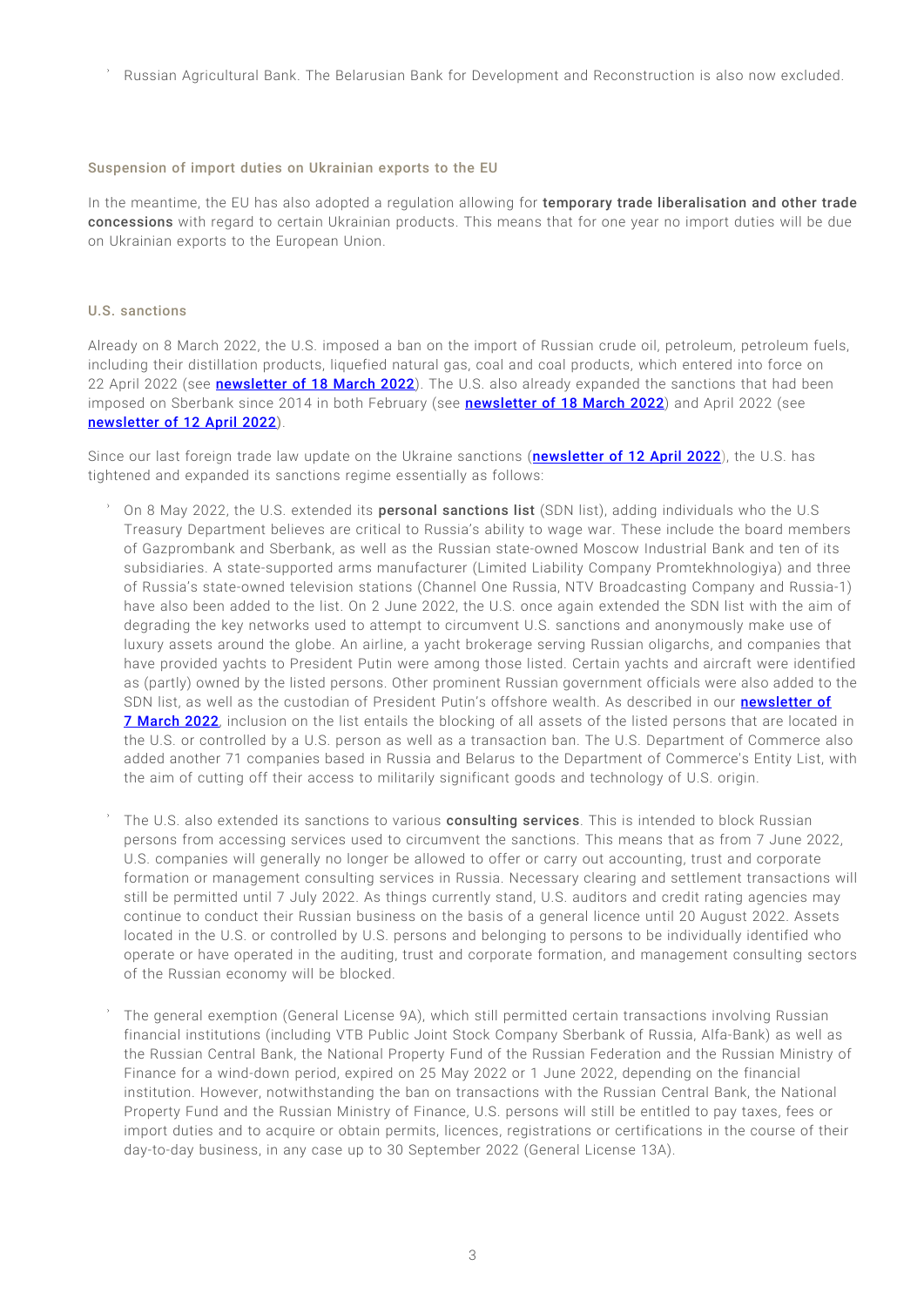#### Further Russian countermeasures

- Russia's counter-sanctions concerning the IP rights of right holders from "unfriendly states" have again been tightened (see our [newsletter of 18 March 2022](https://www.gleisslutz.com/en/sanctions_EU_and_USA_against_Russia_enter_into_force.html) and [12 April 2022](https://www.gleisslutz.com/en/new_EU_and_US_sanctions_against_Russia.html-0)*)*. For example, Presidential Decree No. 322 "on the temporary procedure for the performance of obligations to certain creditors" entered into force on 27 May 2022:
	- Accordingly, Russian debtors are required to make payments for the use of IP rights to a specific group of foreign right holders in roubles only to a special O-type bank account opened in the name of the right holder. It will not be possible to make payments without using a special O-type bank account in future. This regulation affects:
		- Foreign right holders associated with foreign states that commit "unfriendly actions" against the Russian Federation and Russian legal and natural persons.
		- Right holders who publicly support or have publicly called for restrictive measures by foreign states.
		- Right holders who have prohibited the use of IP rights in Russia or the manufacture or supply of goods, the provision of services and/or the export of goods from Russia after 23 February 2022 due to compliance with sanctions or for other reasons unrelated to economic feasibility.
	- The authorised banks where the right holders concerned may open a special O-type account will be determined by the government of the Russian Federation. This will be a rouble account. The right holder may agree to the debtor making corresponding payments to the special account. If the right holder does not agree to this, the debtor may refuse to make payment without infringing its contractual obligations towards the right holder.
	- Obligations in a foreign currency will be deemed duly and properly fulfilled if a payment in roubles is made corresponding to the value of the obligations in the foreign currency at the official exchange rate applicable at the time.
	- The amounts received in the right holder's special O-type account may only be transferred to an account at another bank in Russia or abroad if this is authorised by the Government Commission for the Control of Foreign Investments in the Russian Federation.
	- The Decree specifies a number of contracts to which it does not apply. These involve the granting of IP rights for:
		- the import or manufacture of medicinal products, medical devices, industrial and agricultural products and foodstuffs,
		- the provision of communication services and
		- the creation and/or use of computer programs, databases, information systems and data processing centres.
	- Payments to right holders made by natural persons in the course of using IP rights for purely personal, non-business purposes and not exceeding RUB 100,000 continue to be exempt from the provisions of the Decree.
	- Nor do the restrictions of the Decree apply to payments to right holders who are subject to the Decree but who duly fulfil their contractual obligations with the debtors.

# Russia has also adopted the following additional countermeasures:

- Whilst real estate transactions between Russians and foreigners with ties to "unfriendly states" have required official approval since March 2022, Presidential Decree No. 252 "on the use of retaliatory special economic measures in response to unfriendly acts by certain foreign states and international organisations", which entered into force on 3 May 2022, and its Implementing Regulation No. 851, which entered into force on 12 May 2022, have introduced sweeping new measures. These provisions prohibit all Russian authorities and persons subject to Russian jurisdiction from conducting business with the sanctioned persons listed in the Implementing Regulation, from conducting financial transactions for the benefit of such persons, and from exporting products manufactured or mined in Russia via or to such a person. The sanctioned persons currently include companies in the energy sector in particular, for example Gazprom Germania GmbH, Gazprom NGV Europe GmbH, Astora GmbH, WIBG GmbH, WIEH GmbH, WINGAS GmbH, WINGAS Sales GmbH, WINGAS Holding GmbH and Industriekraftwerk Greifswald GmbH. Whilst the Implementing Regulation makes it possible to obtain permission for an individual transaction that would otherwise be prohibited, it contains no details of the relevant procedure.
- The Russian Central Bank opted to restrict trading on the Russian Stock Exchange from 30 May 2022